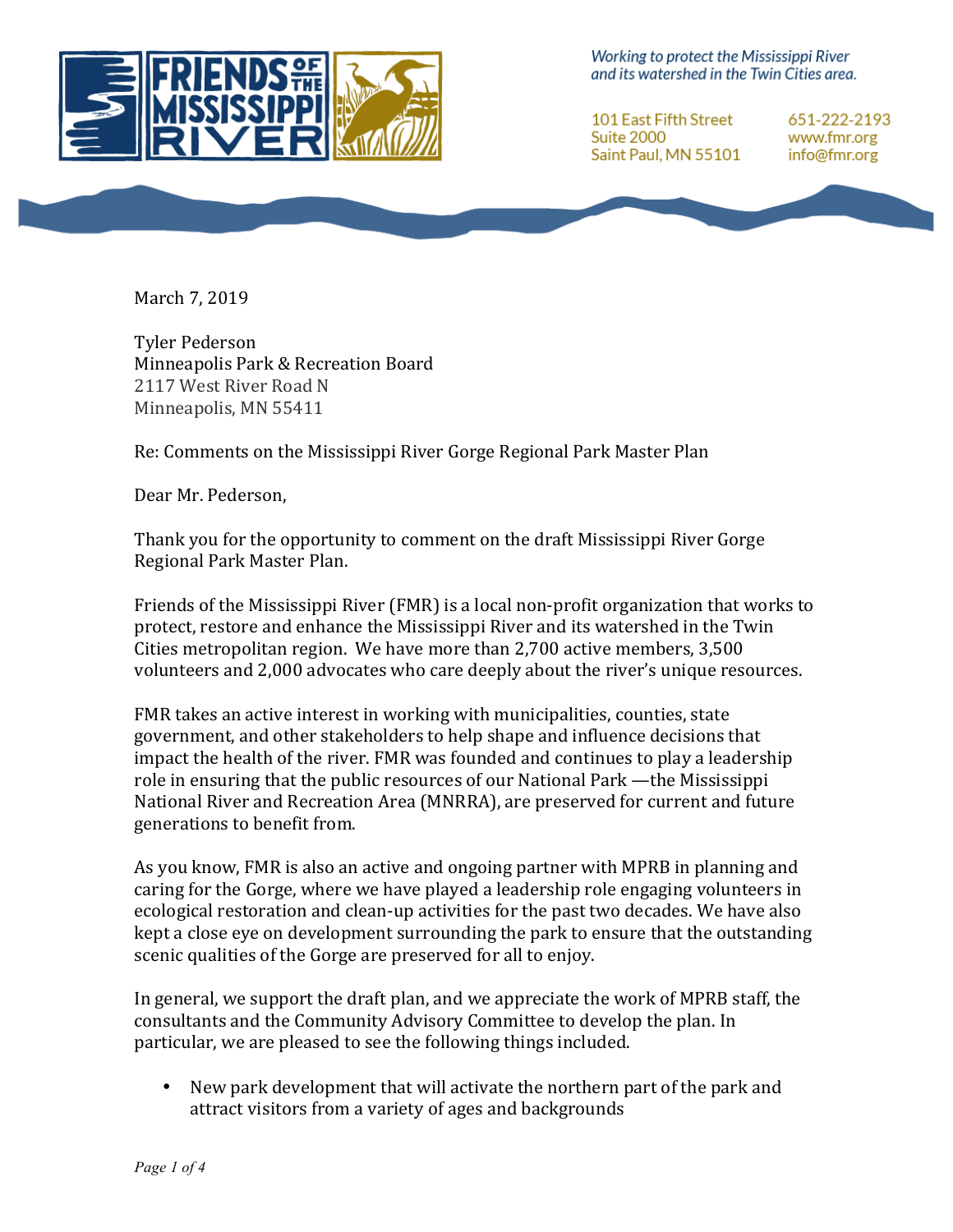- Recognition that the southern half of the park should remain natural with minimal park development
- Good discussion about the possibility of dam removal and how that could  $impat$  and/or benefit the regional park
- Plans to improve and connect natural surface trails and the Winchell Trail
- Plans to only allow pedestrians on the natural surface trails on the west side of the river
- Plans to remove invasive species and conduct ongoing restoration and management of native plant communities and wildlife habitat
- Expansion of wayfinding and interpretive signage to enhance the visitor experience

We do have a few concerns and recommendations that we'd like to see addressed in the plan.

## **Stronger emphasis on the ecological significance of the gorge**

The only gorge on the entire length of the Mississippi River has incredible ecological significance. The steep limestone bluffs and forested river bottoms provide diverse native plant communities, quality habitat and refuge for myriad species of birds and other wildlife.

Through the Twin Cities, the Mississippi River is used as a migration flyway for  $40\%$ of North America's waterfowl and more than 60% of all bird species. In the gorge in Minneapolis, local ornithologist David Zumeta has identified more than 150 species, including 45 nesting species.

These ecological qualities are what make the gorge unique and special and should be given stronger emphasis throughout the plan. While this is certainly mentioned in the text, the idea of preserving and protecting the unique ecological features, and of restoring and enhancing these features, should be at the forefront of any discussion of park improvements.

We recommend stronger prioritization of ecological protection of natural areas be included throughout the document. We also recommend the use of native plants and trees for all landscaping that is not turf. Orchard trees should not be planted unless they are native to the area.

## **More prescriptive goals for the Oak Savanna to ensure remnant prairie is preserved**

Within the gorge, the Oak Savanna site at  $36<sup>th</sup>$  Street has incredible diversity and ecological integrity. MPRB, FMR and others have conducted restoration activities at the site for decades and it is critical that this natural area be planned with great care.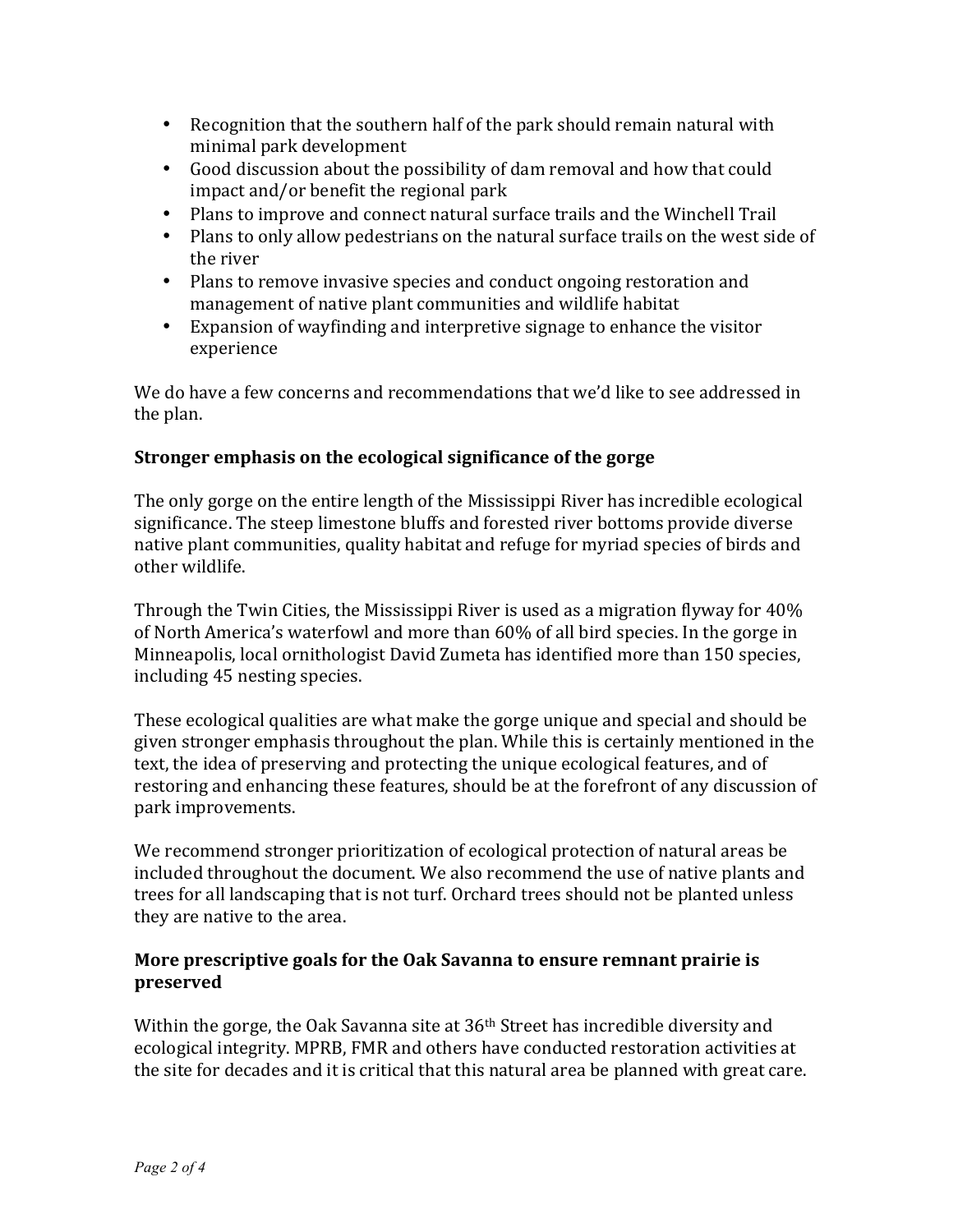At the center of this special site is a remnant prairie. Remnants hold seed banks that are far superior to a restored or planted prairie and once they are gone, it's forever.

The Oak Savanna map on page 6-26 does not clearly show where the remnant prairie is located and the planning concepts on page 6-27 do not provide direction about preserving the remnant.

The current references are "F. Landscape restoration: repair and restore eroded slopes" and "I. Close unintended natural surface trail segments and restore landscape." This is not adequate to ensure the prairie is protected.

We recommend indicating the remnant prairie on the map with a " $\tilde{I}$ " and adding to the list of planning concepts: *J* - *preserve the remnant prairie* with ongoing restoration, *controlled burns and elimination of trails that cut through the prairie* 

We also urge you to explicitly restate the CAC recommendation that any plans or investments at the Oak Savanna should prioritize ecological restoration and management above human usage.

## Clear direction that natural surface trails are to remain pedestrian-only in **perpetuity**

The plan does indicate that natural surface trails are currently pedestrian only, but it is less clear that the plan is for them to stay that way. We support the three recommendations voted on by the CAC at the December 2018 meeting:

- 1. Existing natural surface trails shall be pedestrian-only
- 2. Explore the potential for additional natural surface trails, for different uses, on the east side.
- 3. The Winchell Trail should be clarified, the extension of it should be studied, and it should be pedestrian only for perpetuity.

This issue was very controversial and the CAC spent considerable time listening to community members, discussing and deliberating about trail use, and we recommend that you include all three recommendations. We were not able to find explicit reference to numbers 1 or 3 in the plan.

FMR does not support multi-use, shared use or mountain bike natural surface trails in the gorge on the west side of the river, south of Franklin. The area is too narrow to construct trails that would accommodate mountain bikes without grading and disturbing the sensitive habitat and erodible soils. Furthermore, these trails provide a quiet contemplative environment that is treasured by many park users. Places like this are rare in an urban setting, and we encourage MPRB to restrict these trail improvements to pedestrian use only.